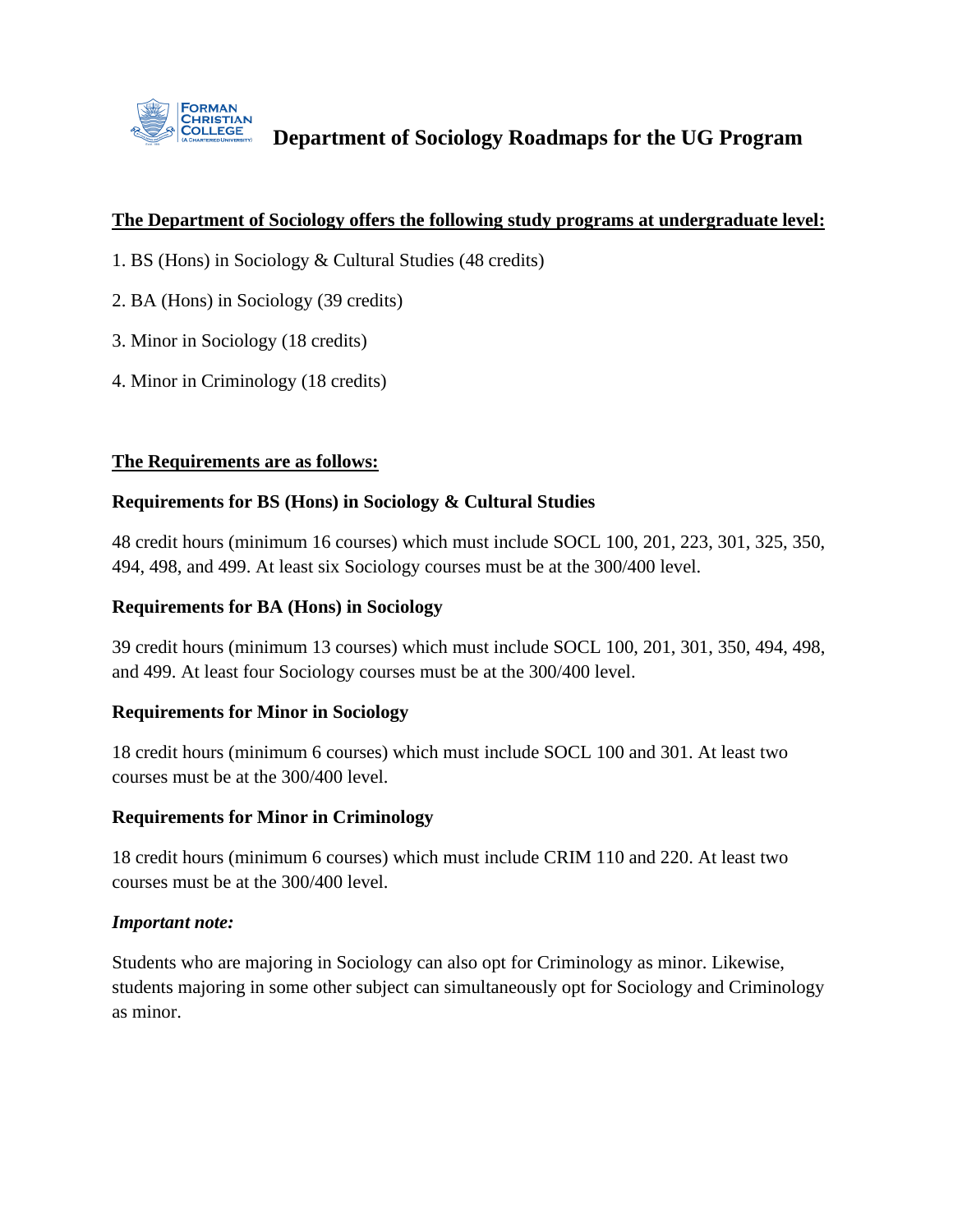## **Roadmap for the Bachelor of Studies in Sociology & Cultural Studies**

## **Freshman Year**

**FALL semester SPRING semester** University 100\* Writing & Communication 102\* Writing & Communication  $101^*$  Urdu  $101^*$ Mathematics 100\* ISLM101/CRST152\*<br>Sociology 100\*\* Sociology Elective 10 Computer Science 100\* Lab Science Course\* **15 credits 31 credits**

## **Sophomore Year**

Sociology 201<sup>\*\*</sup> Sociology 301<sup>\*\*</sup> Sociology 223<sup>\*\*</sup> Non-lab Science Course<sup>\*</sup> **47 credits 62 credits**

### **SUMMER semester**

Sociology 498\*\* **65 credits**

## **Junior Year**

**FALL semester SPRING semester** Sociology Elective 200/300 level Sociology 350<sup>\*\*</sup> Sociology 325<sup>\*\*</sup> Sociology 494<sup>\*\*</sup> Sociology Elective 200/300 level Sociology Elective 300/400 level Sociology Elective 200/300 level Sociology Elective any level **80 credits 95 credits**

### **Senior Year**

**FALL semester SPRING semester** Sociology 499<sup>\*\*</sup> Sociology Elective any level Sociology Elective 300/400 level General Elective Course 300/400 level<sup>\*\*\*</sup> Sociology Elective any level General Elective Course  $300/400$  level<sup>\*\*\*</sup> General Elective Course 300/400 level\*\*\* General Elective Course\*\*\* General Elective Course 300/400 level\*\*\* General Elective Course\*\*\* **110 credits 125 credits \* Required General Education \*\* Required Core Course for Sociology \*\*\* General Elective Courses**

Sociology Elective 100 level

#### **FALL semester SPRING semester**

Lab Science Course\* Elective from Humanities\* Elective from Humanities\* Elective from Social Sciences\* Pakistan Studies 101<sup>\*</sup> Flective from Social Sciences<sup>\*</sup>

General Elective Course\*\*\* General Elective Course 300/400 level\*\*\*